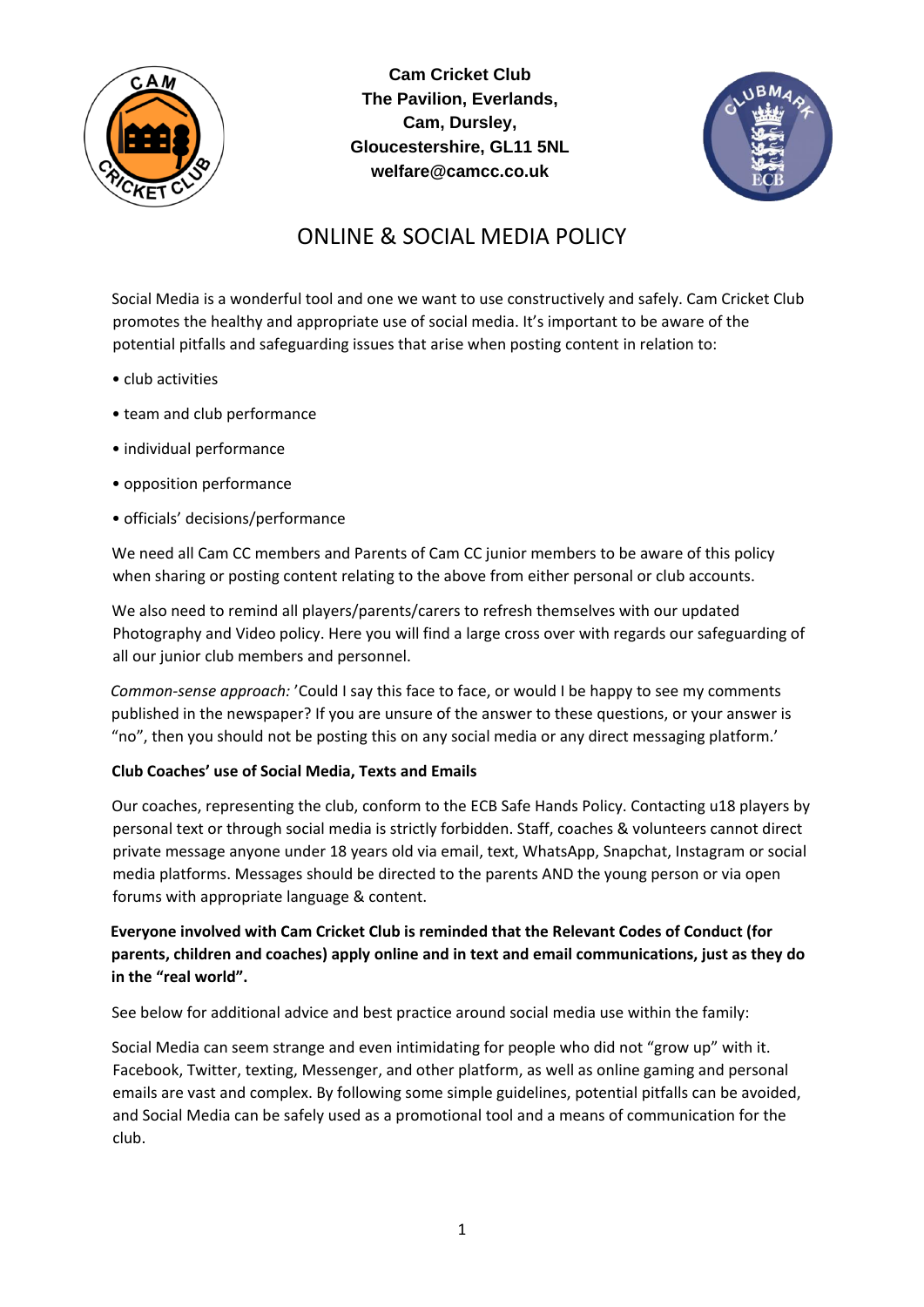

**Cam Cricket Club The Pavilion, Everlands, Cam, Dursley, Gloucestershire, GL11 5NL welfare@camcc.co.uk** 



# **Guidance for Parents/ Carers on the use of Social Media, Texts, Snapchat, Instagram and Emails**

Children today are growing up with the internet as part of their everyday lives, and that's a good thing. It is a great place for them to learn, to have fun and to chat to their friends. Of course, it is important to make sure that they are safe whilst they do it.

Remember: it is against Facebook's rules for your child to have an account if they are under 13 years old. This is to prevent them from being exposed to potentially inappropriate content. You will find all you need to know about keeping young teens safe on Facebook on their official safety page for parents[:](http://www.facebook.com/safety/groups/parents/) **<http://www.facebook.com/safety/groups/parents/>**[.](http://www.facebook.com/safety/groups/parents/)

## **Parents/Carers DO**

- Make sure the family computer is in a main living area and that the screen is positioned so that you can see what is going on.
- Be open so that the child can approach you if they are being bullied online or if they have been exposed to something that has made them upset or uncomfortable.
- Make sure you are aware of who your child has contact with online and via text.
- Be aware of the ECB and clubs' expectations of coaches and social media.
- Talk to your children about using social media.
- Provide your mobile number/email address if requested, so that the club can contact you regarding your child's matches and training.

## **The following may be useful.**

## **<http://www.google.co.uk/familysafety/advice.html>**

## **[http://www.saferinternet.org.uk](http://www.saferinternet.org.uk/)**

## **Guidance for Children and Young People on the use of Social Media, Texts and Emails**

- The internet is a great place to learn and have fun with your friends, and the best way to have fun is to make sure that you stay safe. You should think about the points below whenever you use the internet or speak to people online or by text.
- If someone is not your friend in real life, they are NOT your friend on the internet. Be careful when accepting friend requests.
- Sometimes people on the internet are not who they say they are. If you are not 100% sure, don't risk it.
- Remember to change your privacy settings so that only your friends can see information about you, your wall posts and your photos.